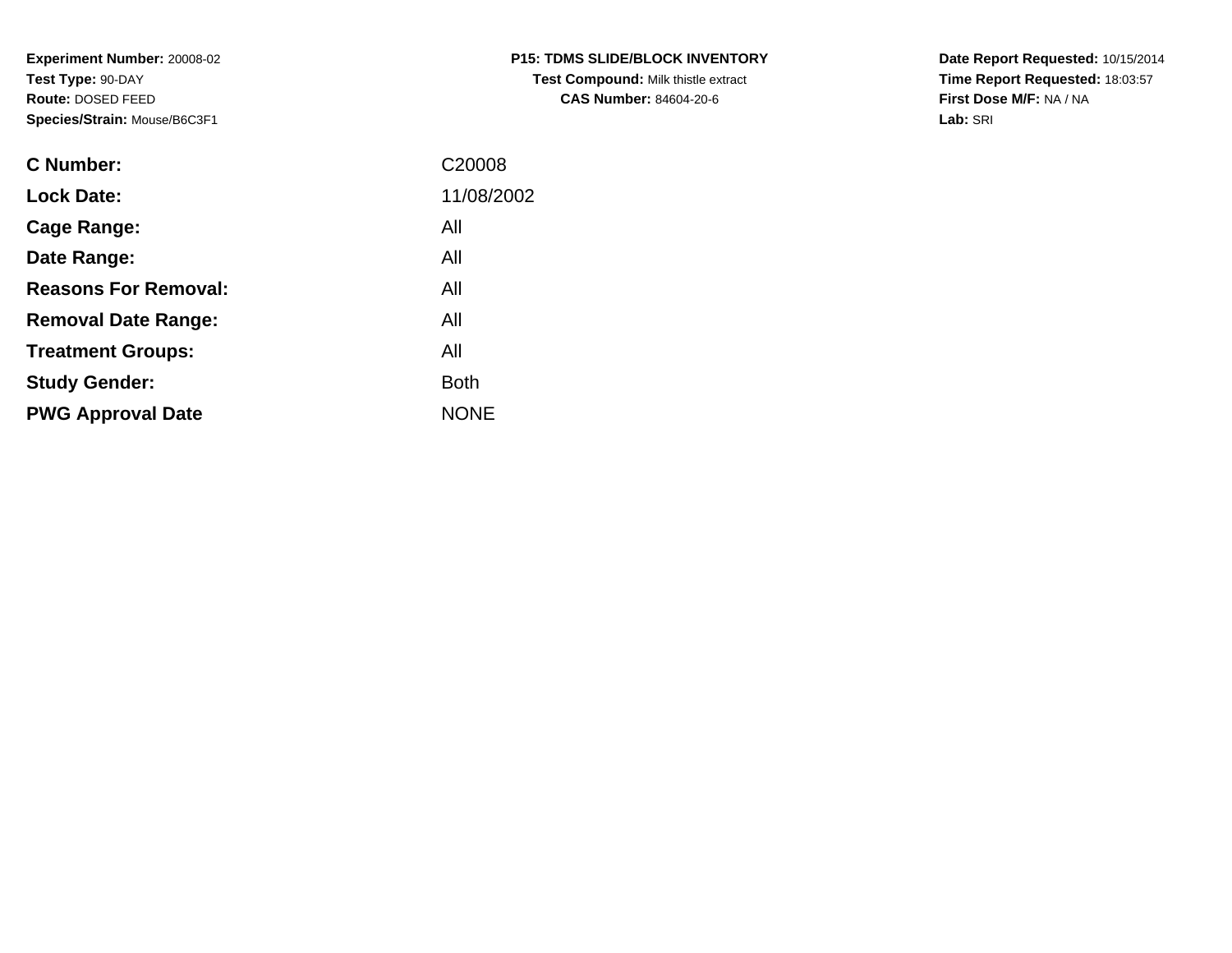**Test Type:** 90-DAY

**Route:** DOSED FEED

10

**Species/Strain:** Mouse/B6C3F1

#### **P15: TDMS SLIDE/BLOCK INVENTORY**

**Test Compound:** Milk thistle extract

**CAS Number:** 84604-20-6

**Date Report Requested:** 10/15/2014**Time Report Requested:** 18:03:57**First Dose M/F:** NA / NA**Lab:** SRI

| <b>SPECIES: Mouse</b>       |                          |                               | <b>STRAIN: B6C3F1</b>    |                          |                             | <b>SEX: MALE</b> | <b>DOSE LEVEL: 0</b> | <b>PPM</b> |
|-----------------------------|--------------------------|-------------------------------|--------------------------|--------------------------|-----------------------------|------------------|----------------------|------------|
| <b>CID</b><br><b>NUMBER</b> | INDIVIDUAL<br>ANIMAL NO. | <b>HISTO</b><br><b>NUMBER</b> | NMBR OF<br><b>SLIDES</b> | NMBR OF<br><b>BLOCKS</b> | <b>WET</b><br><b>TISSUE</b> |                  |                      |            |
|                             | 00001                    | 99844                         |                          |                          | Y N                         |                  |                      |            |
| 2                           | 00002                    | 99845                         |                          |                          | Y N                         |                  |                      |            |
| 3                           | 00003                    | 99846                         | .                        |                          | Y N                         |                  |                      |            |
| 4                           | 00004                    | 99847                         |                          |                          | Y N                         |                  |                      |            |
| 5                           | 00005                    | 99848                         |                          |                          | Y N                         |                  |                      |            |
| 6                           | 00006                    | 99849                         |                          |                          | Y N                         |                  |                      |            |
| $\overline{7}$              | 00007                    | 99850                         |                          |                          | Y N                         |                  |                      |            |
| 8                           | 00008                    | 99851                         | .                        |                          | Y N                         |                  |                      |            |
| 9                           | 00009                    | 99852                         |                          |                          | Y N                         |                  |                      |            |

 IN MY OPINION THIS MATERIAL IS OF SUFFICIENT QUALITY TO BE RETAINED IN THECARCINOGENESIS REPOSITORY UNLESS THE MATERIAL IS MARKED WITH AN ASTERISK

REVIEWED BY REPOSITORY SUPERVISOR

<sup>00010</sup> <sup>99853</sup> ................ ................ Y N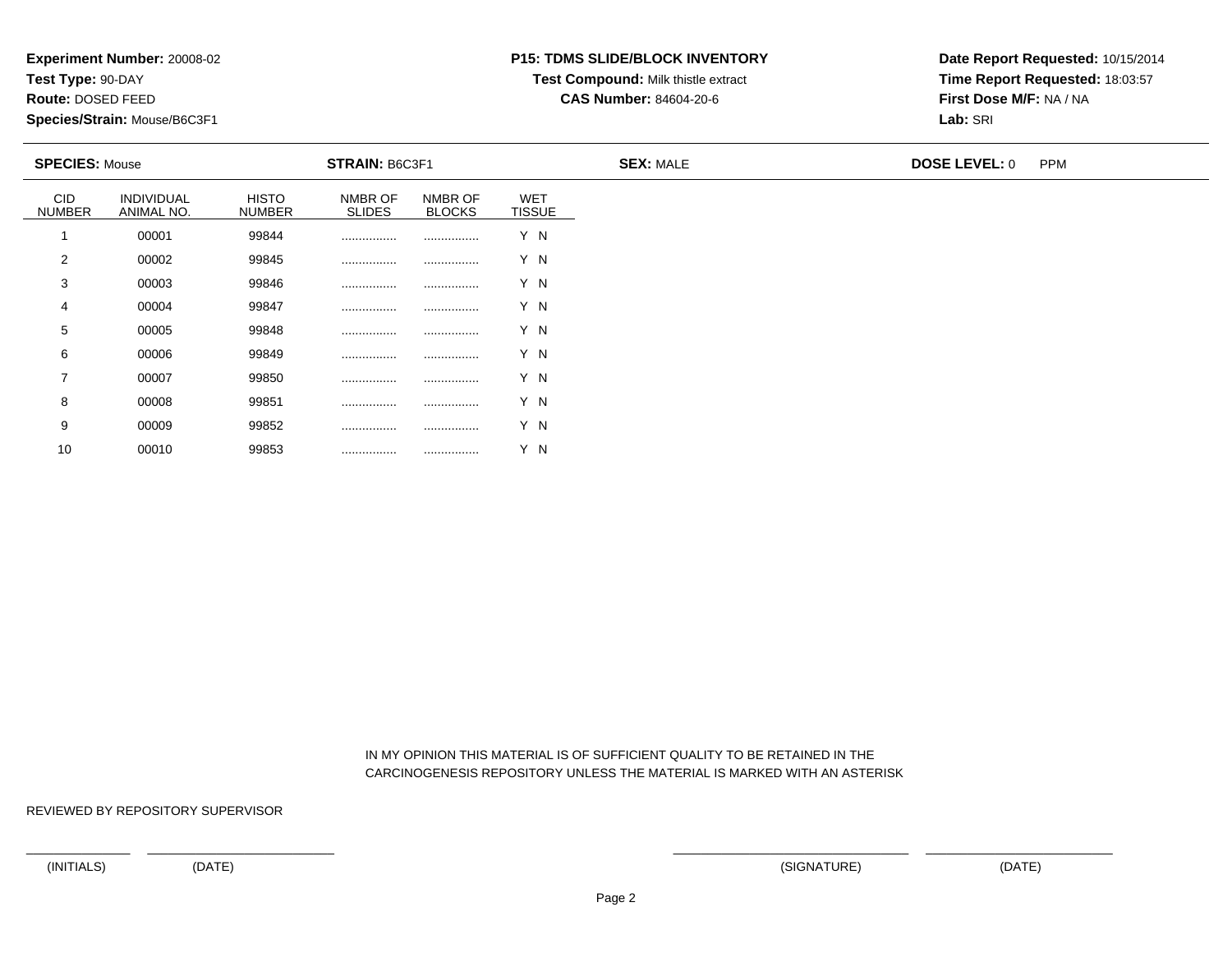**Test Type:** 90-DAY

**Route:** DOSED FEED

20

**Species/Strain:** Mouse/B6C3F1

# **P15: TDMS SLIDE/BLOCK INVENTORY**

**Test Compound:** Milk thistle extract

**CAS Number:** 84604-20-6

**Date Report Requested:** 10/15/2014**Time Report Requested:** 18:03:57**First Dose M/F:** NA / NA**Lab:** SRI

| <b>SPECIES: Mouse</b>       |                          |                               | <b>STRAIN: B6C3F1</b>    |                          |                             | <b>SEX: MALE</b> | DOSE LEVEL: 3125 PPM |
|-----------------------------|--------------------------|-------------------------------|--------------------------|--------------------------|-----------------------------|------------------|----------------------|
| <b>CID</b><br><b>NUMBER</b> | INDIVIDUAL<br>ANIMAL NO. | <b>HISTO</b><br><b>NUMBER</b> | NMBR OF<br><b>SLIDES</b> | NMBR OF<br><b>BLOCKS</b> | <b>WET</b><br><b>TISSUE</b> |                  |                      |
| 11                          | 00011                    | 99854                         |                          |                          | Y N                         |                  |                      |
| 12                          | 00012                    | 99855                         |                          |                          | Y N                         |                  |                      |
| 13                          | 00013                    | 99856                         |                          |                          | Y N                         |                  |                      |
| 14                          | 00014                    | 99857                         |                          |                          | Y N                         |                  |                      |
| 15                          | 00015                    | 99858                         |                          |                          | Y N                         |                  |                      |
| 16                          | 00016                    | 99859                         |                          |                          | Y N                         |                  |                      |
| 17                          | 00017                    | 99860                         |                          |                          | Y N                         |                  |                      |
| 18                          | 00018                    | 99861                         | .                        |                          | Y N                         |                  |                      |
| 19                          | 00019                    | 99862                         |                          |                          | Y N                         |                  |                      |

 IN MY OPINION THIS MATERIAL IS OF SUFFICIENT QUALITY TO BE RETAINED IN THECARCINOGENESIS REPOSITORY UNLESS THE MATERIAL IS MARKED WITH AN ASTERISK

REVIEWED BY REPOSITORY SUPERVISOR

<sup>00020</sup> <sup>99863</sup> ................ ................ Y N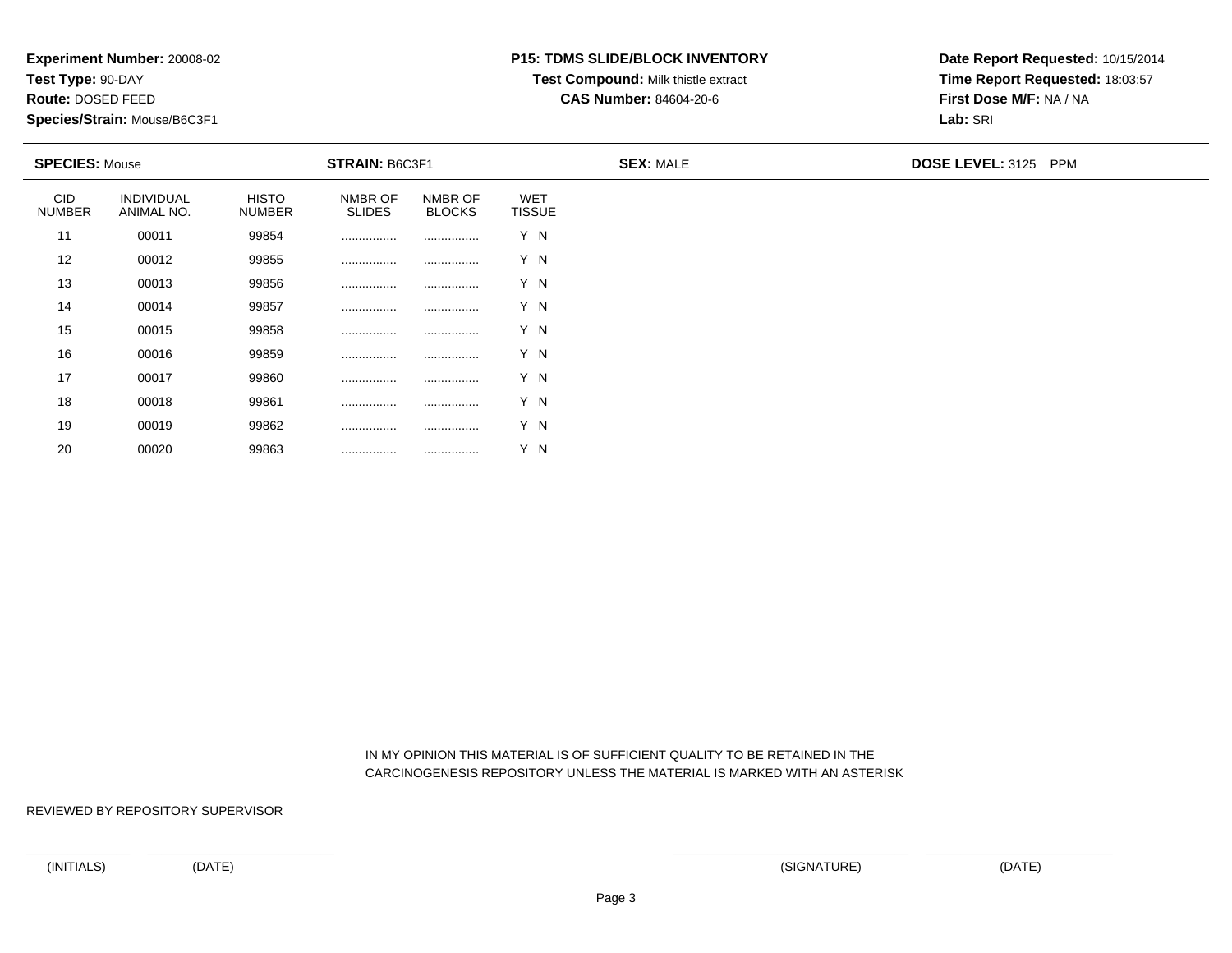**Test Type:** 90-DAY

**Route:** DOSED FEED

30

**Species/Strain:** Mouse/B6C3F1

## **P15: TDMS SLIDE/BLOCK INVENTORY**

**Test Compound:** Milk thistle extract

**CAS Number:** 84604-20-6

**Date Report Requested:** 10/15/2014**Time Report Requested:** 18:03:57**First Dose M/F:** NA / NA**Lab:** SRI

| <b>SPECIES: Mouse</b>       |                          |                               | <b>STRAIN: B6C3F1</b>    |                          |                             | <b>SEX: MALE</b> | DOSE LEVEL: 6250 PPM |
|-----------------------------|--------------------------|-------------------------------|--------------------------|--------------------------|-----------------------------|------------------|----------------------|
| <b>CID</b><br><b>NUMBER</b> | INDIVIDUAL<br>ANIMAL NO. | <b>HISTO</b><br><b>NUMBER</b> | NMBR OF<br><b>SLIDES</b> | NMBR OF<br><b>BLOCKS</b> | <b>WET</b><br><b>TISSUE</b> |                  |                      |
| 21                          | 00021                    | 99864                         |                          |                          | Y N                         |                  |                      |
| 22                          | 00022                    | 99865                         |                          |                          | Y N                         |                  |                      |
| 23                          | 00023                    | 99866                         |                          |                          | Y N                         |                  |                      |
| 24                          | 00024                    | 99867                         |                          |                          | Y N                         |                  |                      |
| 25                          | 00025                    | 99868                         |                          |                          | Y N                         |                  |                      |
| 26                          | 00026                    | 99869                         |                          |                          | Y N                         |                  |                      |
| 27                          | 00027                    | 99870                         |                          |                          | Y N                         |                  |                      |
| 28                          | 00028                    | 99871                         | .                        |                          | Y N                         |                  |                      |
| 29                          | 00029                    | 99872                         |                          |                          | Y N                         |                  |                      |

 IN MY OPINION THIS MATERIAL IS OF SUFFICIENT QUALITY TO BE RETAINED IN THECARCINOGENESIS REPOSITORY UNLESS THE MATERIAL IS MARKED WITH AN ASTERISK

REVIEWED BY REPOSITORY SUPERVISOR

<sup>00030</sup> <sup>99873</sup> ................ ................ Y N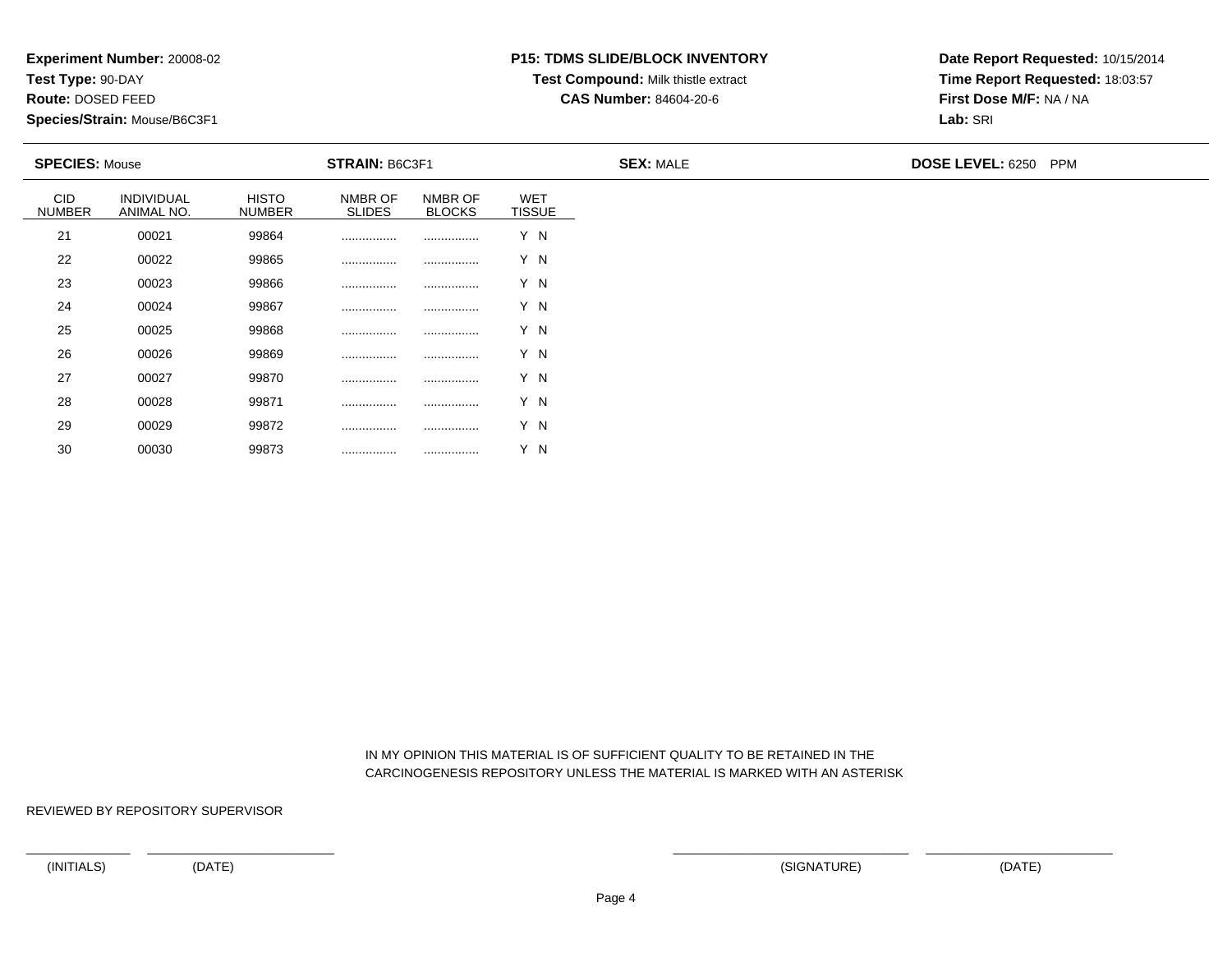**Test Type:** 90-DAY

**Route:** DOSED FEED

40

**Species/Strain:** Mouse/B6C3F1

## **P15: TDMS SLIDE/BLOCK INVENTORY**

**Test Compound:** Milk thistle extract

**CAS Number:** 84604-20-6

**Date Report Requested:** 10/15/2014**Time Report Requested:** 18:03:57**First Dose M/F:** NA / NA**Lab:** SRI

| <b>SPECIES: Mouse</b>       |                          |                               | <b>STRAIN: B6C3F1</b>    |                          |                             | <b>SEX: MALE</b> | DOSE LEVEL: 12500 PPM |
|-----------------------------|--------------------------|-------------------------------|--------------------------|--------------------------|-----------------------------|------------------|-----------------------|
| <b>CID</b><br><b>NUMBER</b> | INDIVIDUAL<br>ANIMAL NO. | <b>HISTO</b><br><b>NUMBER</b> | NMBR OF<br><b>SLIDES</b> | NMBR OF<br><b>BLOCKS</b> | <b>WET</b><br><b>TISSUE</b> |                  |                       |
| 31                          | 00031                    | 99874                         |                          |                          | Y N                         |                  |                       |
| 32                          | 00032                    | 99875                         |                          |                          | Y N                         |                  |                       |
| 33                          | 00033                    | 99876                         |                          |                          | Y N                         |                  |                       |
| 34                          | 00034                    | 99877                         |                          |                          | Y N                         |                  |                       |
| 35                          | 00035                    | 99878                         |                          |                          | Y N                         |                  |                       |
| 36                          | 00036                    | 99879                         | .                        |                          | Y N                         |                  |                       |
| 37                          | 00037                    | 99880                         |                          |                          | Y N                         |                  |                       |
| 38                          | 00038                    | 99881                         |                          |                          | Y N                         |                  |                       |
| 39                          | 00039                    | 99882                         |                          |                          | Y N                         |                  |                       |

 IN MY OPINION THIS MATERIAL IS OF SUFFICIENT QUALITY TO BE RETAINED IN THECARCINOGENESIS REPOSITORY UNLESS THE MATERIAL IS MARKED WITH AN ASTERISK

REVIEWED BY REPOSITORY SUPERVISOR

<sup>00040</sup> <sup>99883</sup> ................ ................ Y N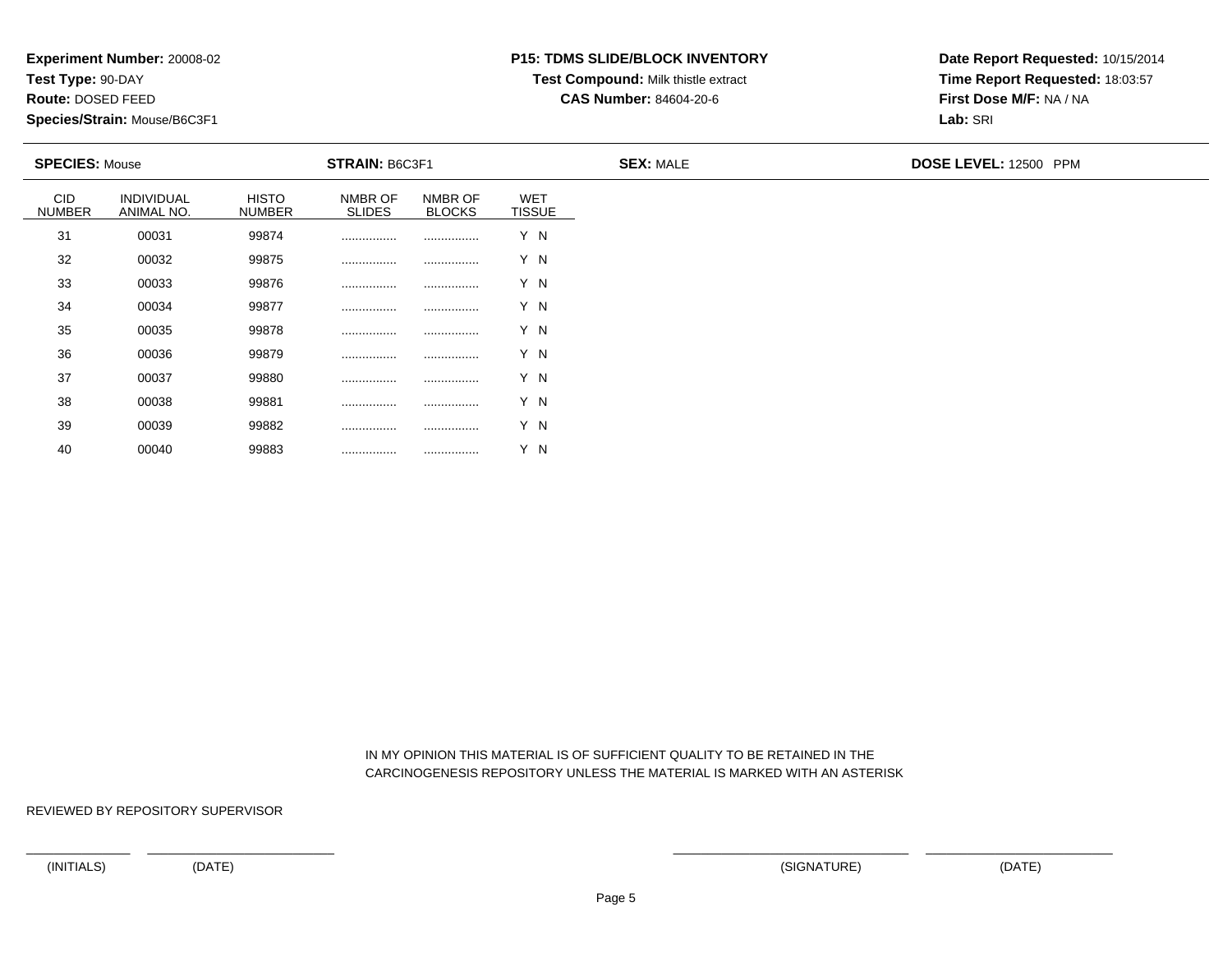**Test Type:** 90-DAY

**Route:** DOSED FEED

50

**Species/Strain:** Mouse/B6C3F1

# **P15: TDMS SLIDE/BLOCK INVENTORY**

**Test Compound:** Milk thistle extract

**CAS Number:** 84604-20-6

**Date Report Requested:** 10/15/2014**Time Report Requested:** 18:03:57**First Dose M/F:** NA / NA**Lab:** SRI

| <b>SPECIES: Mouse</b>       |                          |                               | <b>STRAIN: B6C3F1</b>    |                          |                             | <b>SEX: MALE</b> | DOSE LEVEL: 25000 PPM |  |
|-----------------------------|--------------------------|-------------------------------|--------------------------|--------------------------|-----------------------------|------------------|-----------------------|--|
| <b>CID</b><br><b>NUMBER</b> | INDIVIDUAL<br>ANIMAL NO. | <b>HISTO</b><br><b>NUMBER</b> | NMBR OF<br><b>SLIDES</b> | NMBR OF<br><b>BLOCKS</b> | <b>WET</b><br><b>TISSUE</b> |                  |                       |  |
| 41                          | 00041                    | 99884                         |                          |                          | Y N                         |                  |                       |  |
| 42                          | 00042                    | 99885                         |                          |                          | Y N                         |                  |                       |  |
| 43                          | 00043                    | 99886                         |                          |                          | Y N                         |                  |                       |  |
| 44                          | 00044                    | 99887                         |                          |                          | Y N                         |                  |                       |  |
| 45                          | 00045                    | 99888                         |                          |                          | Y N                         |                  |                       |  |
| 46                          | 00046                    | 99889                         |                          |                          | Y N                         |                  |                       |  |
| 47                          | 00047                    | 99890                         |                          |                          | Y N                         |                  |                       |  |
| 48                          | 00048                    | 99891                         |                          |                          | Y N                         |                  |                       |  |
| 49                          | 00049                    | 99892                         |                          |                          | Y N                         |                  |                       |  |

 IN MY OPINION THIS MATERIAL IS OF SUFFICIENT QUALITY TO BE RETAINED IN THECARCINOGENESIS REPOSITORY UNLESS THE MATERIAL IS MARKED WITH AN ASTERISK

REVIEWED BY REPOSITORY SUPERVISOR

<sup>00050</sup> <sup>99893</sup> ................ ................ Y N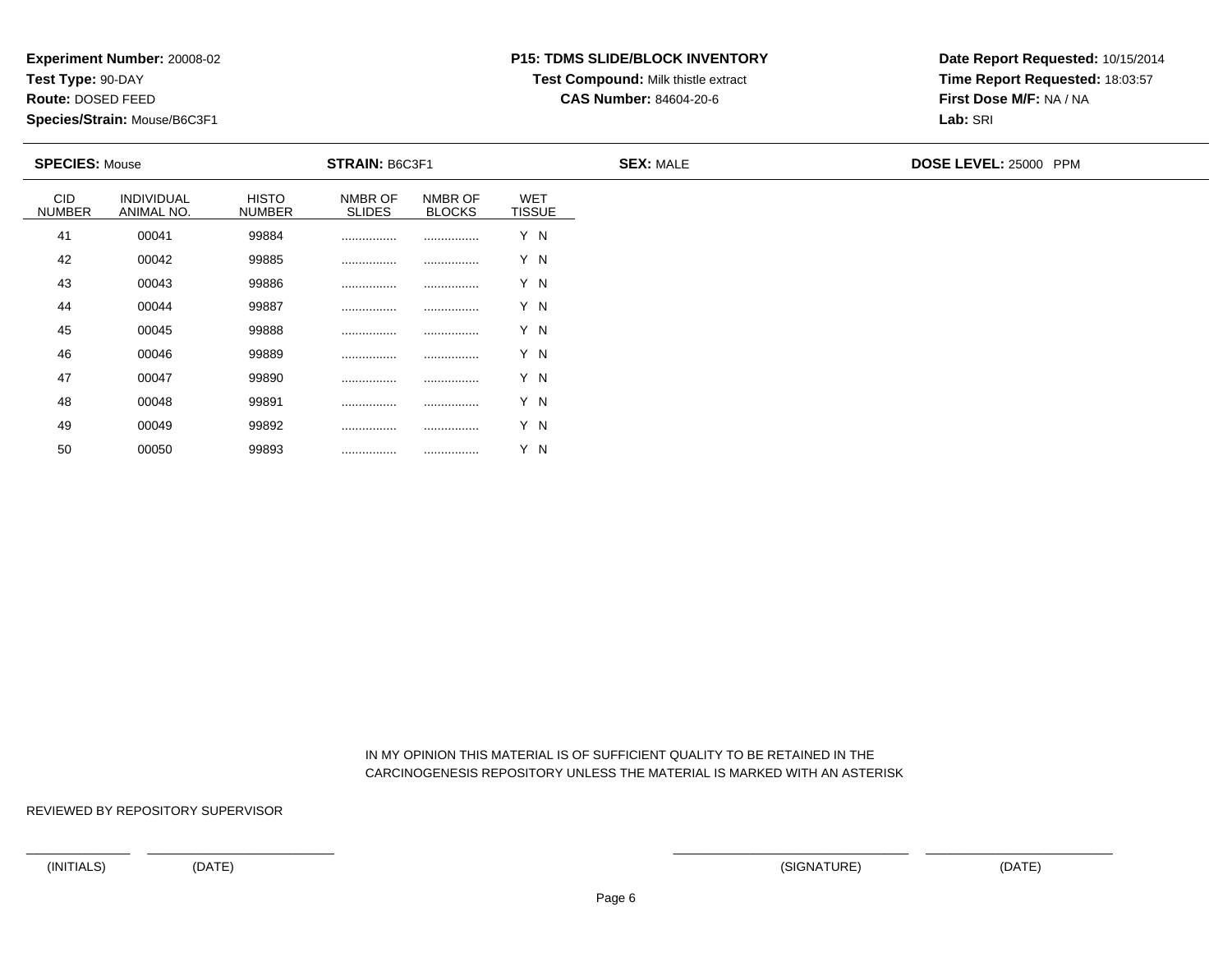**Test Type:** 90-DAY

**Route:** DOSED FEED

60

**Species/Strain:** Mouse/B6C3F1

## **P15: TDMS SLIDE/BLOCK INVENTORY**

**Test Compound:** Milk thistle extract

**CAS Number:** 84604-20-6

**Date Report Requested:** 10/15/2014**Time Report Requested:** 18:03:57**First Dose M/F:** NA / NA**Lab:** SRI

| <b>SPECIES: Mouse</b>       |                          |                               | <b>STRAIN: B6C3F1</b>    |                          |                             | <b>SEX: MALE</b> | DOSE LEVEL: 50000 PPM |
|-----------------------------|--------------------------|-------------------------------|--------------------------|--------------------------|-----------------------------|------------------|-----------------------|
| <b>CID</b><br><b>NUMBER</b> | INDIVIDUAL<br>ANIMAL NO. | <b>HISTO</b><br><b>NUMBER</b> | NMBR OF<br><b>SLIDES</b> | NMBR OF<br><b>BLOCKS</b> | <b>WET</b><br><b>TISSUE</b> |                  |                       |
| 51                          | 00051                    | 99894                         |                          |                          | Y N                         |                  |                       |
| 52                          | 00052                    | 99895                         |                          |                          | Y N                         |                  |                       |
| 53                          | 00053                    | 99896                         |                          |                          | Y N                         |                  |                       |
| 54                          | 00054                    | 99897                         |                          |                          | Y N                         |                  |                       |
| 55                          | 00055                    | 99898                         |                          |                          | Y N                         |                  |                       |
| 56                          | 00056                    | 99899                         |                          |                          | Y N                         |                  |                       |
| 57                          | 00057                    | 99900                         |                          |                          | Y N                         |                  |                       |
| 58                          | 00058                    | 99901                         | .                        |                          | Y N                         |                  |                       |
| 59                          | 00059                    | 99902                         |                          |                          | Y N                         |                  |                       |

 IN MY OPINION THIS MATERIAL IS OF SUFFICIENT QUALITY TO BE RETAINED IN THECARCINOGENESIS REPOSITORY UNLESS THE MATERIAL IS MARKED WITH AN ASTERISK

REVIEWED BY REPOSITORY SUPERVISOR

<sup>00060</sup> <sup>99903</sup> ................ ................ Y N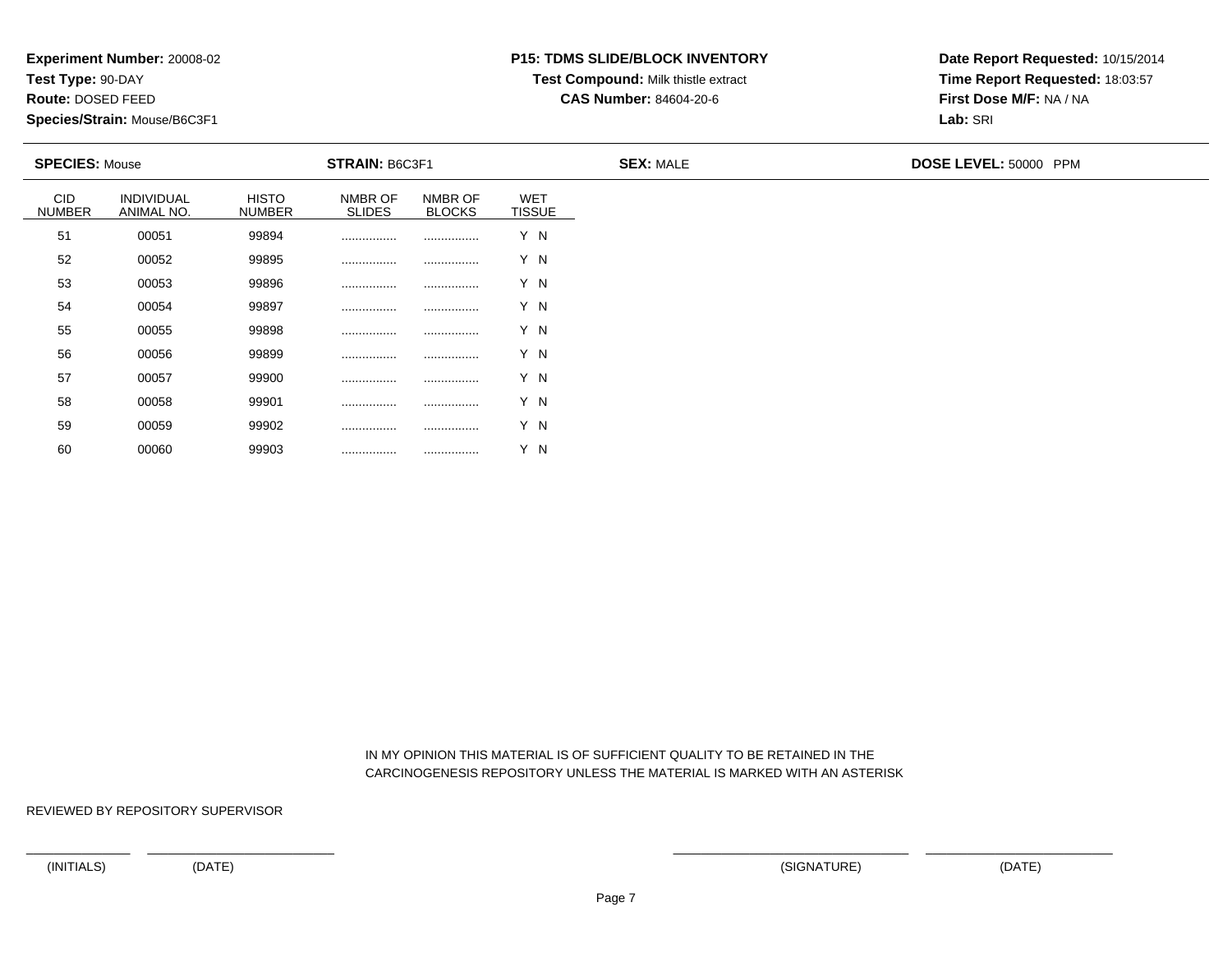**Test Type:** 90-DAY

**Route:** DOSED FEED

70

**Species/Strain:** Mouse/B6C3F1

#### **P15: TDMS SLIDE/BLOCK INVENTORY**

**Test Compound:** Milk thistle extract

**CAS Number:** 84604-20-6

**Date Report Requested:** 10/15/2014**Time Report Requested:** 18:03:57**First Dose M/F:** NA / NA**Lab:** SRI

| <b>SPECIES: Mouse</b>       |                          |                               | <b>STRAIN: B6C3F1</b>    |                          |                             | <b>SEX: FEMALE</b> | <b>DOSE LEVEL: 0</b> | <b>PPM</b> |
|-----------------------------|--------------------------|-------------------------------|--------------------------|--------------------------|-----------------------------|--------------------|----------------------|------------|
| <b>CID</b><br><b>NUMBER</b> | INDIVIDUAL<br>ANIMAL NO. | <b>HISTO</b><br><b>NUMBER</b> | NMBR OF<br><b>SLIDES</b> | NMBR OF<br><b>BLOCKS</b> | <b>WET</b><br><b>TISSUE</b> |                    |                      |            |
| 61                          | 00061                    | 99904                         |                          |                          | Y N                         |                    |                      |            |
| 62                          | 00062                    | 99905                         |                          |                          | Y N                         |                    |                      |            |
| 63                          | 00063                    | 99906                         |                          |                          | Y N                         |                    |                      |            |
| 64                          | 00064                    | 99907                         |                          |                          | Y N                         |                    |                      |            |
| 65                          | 00065                    | 99908                         |                          |                          | Y N                         |                    |                      |            |
| 66                          | 00066                    | 99909                         |                          |                          | Y N                         |                    |                      |            |
| 67                          | 00067                    | 99910                         |                          |                          | Y N                         |                    |                      |            |
| 68                          | 00068                    | 99911                         |                          |                          | Y N                         |                    |                      |            |
| 69                          | 00069                    | 99912                         |                          |                          | Y N                         |                    |                      |            |

 IN MY OPINION THIS MATERIAL IS OF SUFFICIENT QUALITY TO BE RETAINED IN THECARCINOGENESIS REPOSITORY UNLESS THE MATERIAL IS MARKED WITH AN ASTERISK

REVIEWED BY REPOSITORY SUPERVISOR

<sup>00070</sup> <sup>99913</sup> ................ ................ Y N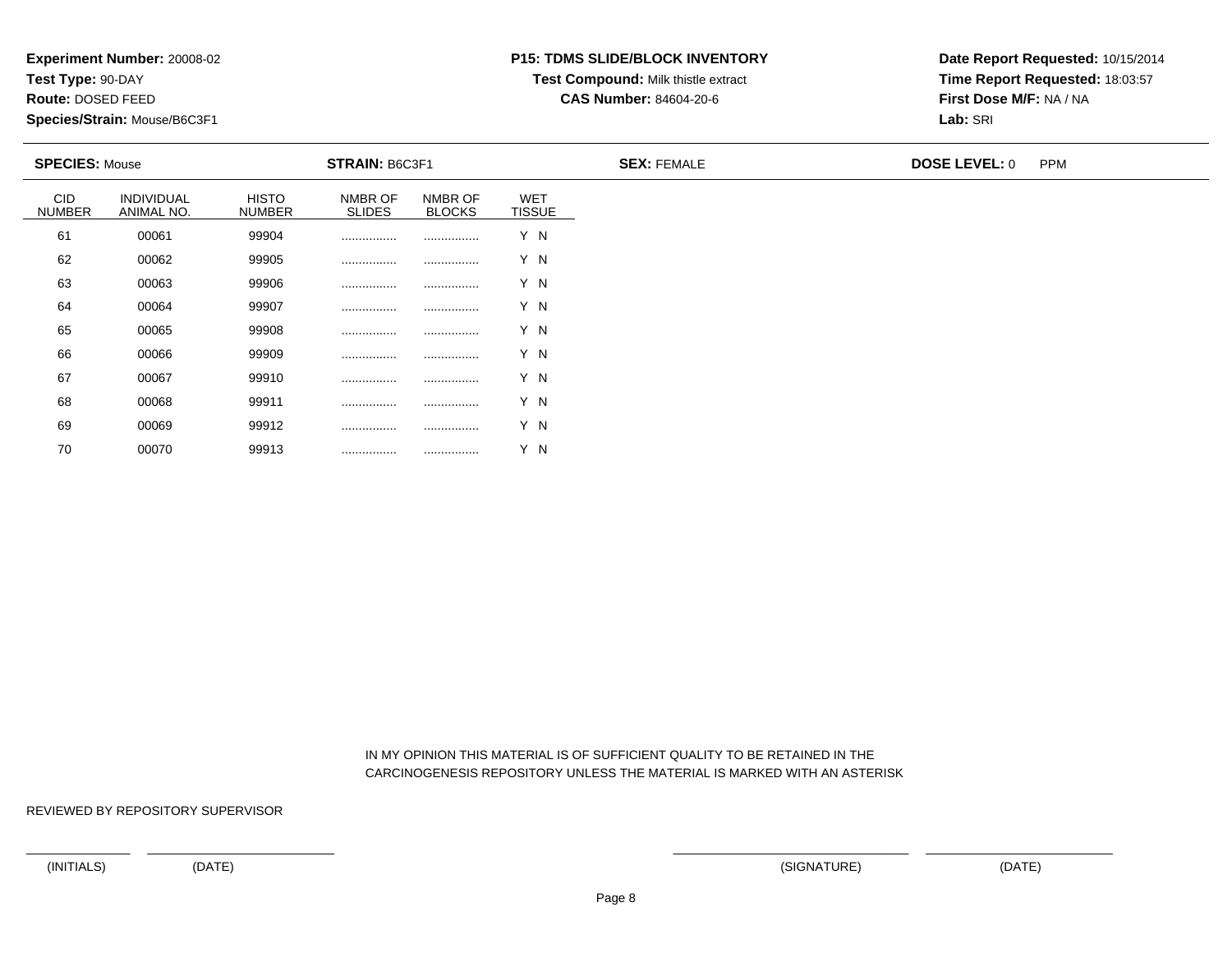**Test Type:** 90-DAY

**Route:** DOSED FEED

80

**Species/Strain:** Mouse/B6C3F1

## **P15: TDMS SLIDE/BLOCK INVENTORY**

**Test Compound:** Milk thistle extract

**CAS Number:** 84604-20-6

**Date Report Requested:** 10/15/2014**Time Report Requested:** 18:03:57**First Dose M/F:** NA / NA**Lab:** SRI

| <b>SPECIES: Mouse</b>       |                          |                               | <b>STRAIN: B6C3F1</b>    |                          |                      | <b>SEX: FEMALE</b> | <b>DOSE LEVEL: 3125 PPM</b> |
|-----------------------------|--------------------------|-------------------------------|--------------------------|--------------------------|----------------------|--------------------|-----------------------------|
| <b>CID</b><br><b>NUMBER</b> | INDIVIDUAL<br>ANIMAL NO. | <b>HISTO</b><br><b>NUMBER</b> | NMBR OF<br><b>SLIDES</b> | NMBR OF<br><b>BLOCKS</b> | WET<br><b>TISSUE</b> |                    |                             |
| 71                          | 00071                    | 99914                         |                          |                          | Y N                  |                    |                             |
| 72                          | 00072                    | 99915                         |                          |                          | Y N                  |                    |                             |
| 73                          | 00073                    | 99916                         |                          |                          | Y N                  |                    |                             |
| 74                          | 00074                    | 99917                         |                          |                          | Y N                  |                    |                             |
| 75                          | 00075                    | 99918                         |                          |                          | Y N                  |                    |                             |
| 76                          | 00076                    | 99919                         |                          |                          | Y N                  |                    |                             |
| 77                          | 00077                    | 99920                         |                          |                          | Y N                  |                    |                             |
| 78                          | 00078                    | 99921                         |                          |                          | Y N                  |                    |                             |
| 79                          | 00079                    | 99922                         |                          |                          | Y N                  |                    |                             |

 IN MY OPINION THIS MATERIAL IS OF SUFFICIENT QUALITY TO BE RETAINED IN THECARCINOGENESIS REPOSITORY UNLESS THE MATERIAL IS MARKED WITH AN ASTERISK

REVIEWED BY REPOSITORY SUPERVISOR

<sup>00080</sup> <sup>99923</sup> ................ ................ Y N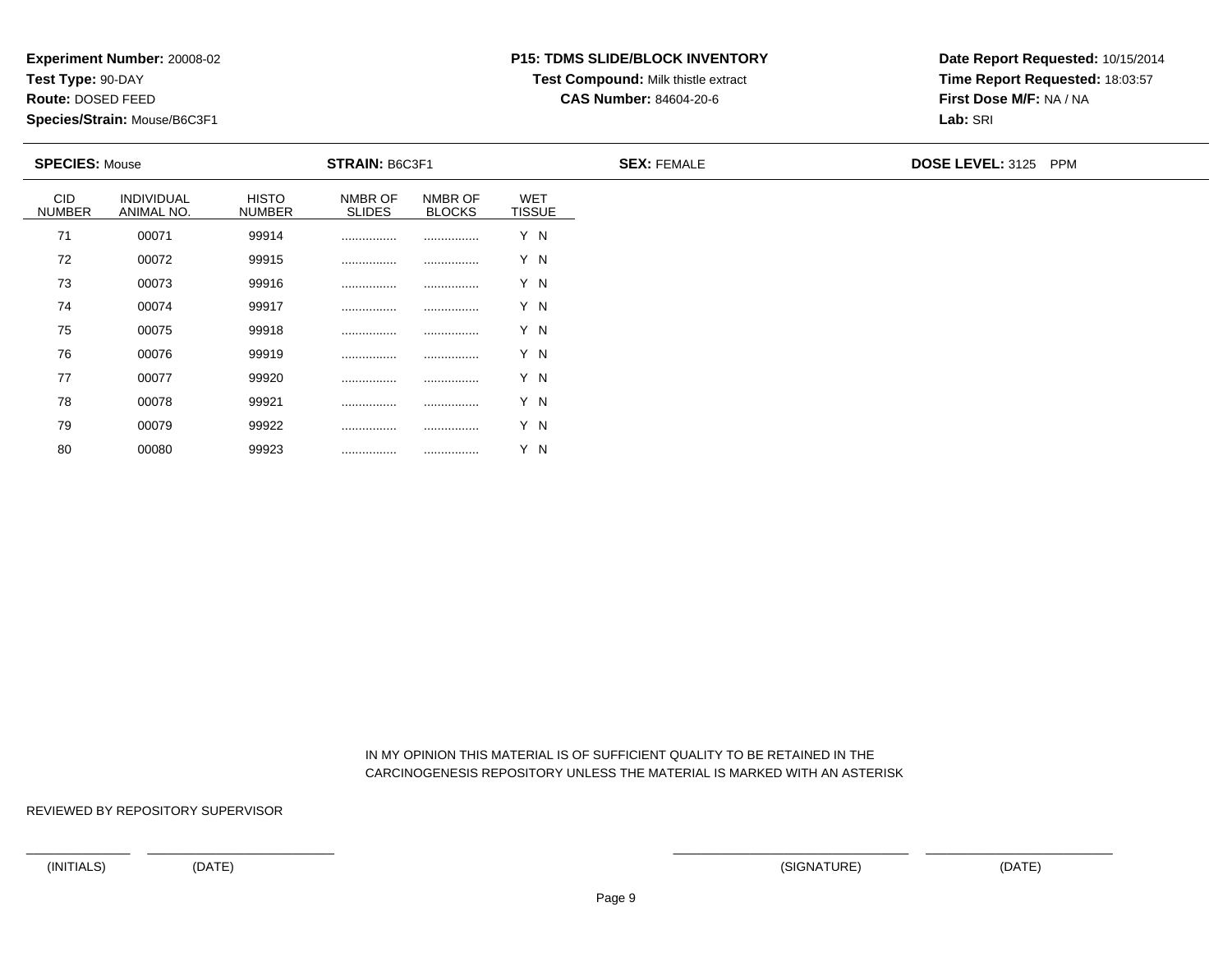**Test Type:** 90-DAY

**Route:** DOSED FEED

90

**Species/Strain:** Mouse/B6C3F1

### **P15: TDMS SLIDE/BLOCK INVENTORY**

**Test Compound:** Milk thistle extract

**CAS Number:** 84604-20-6

**Date Report Requested:** 10/15/2014**Time Report Requested:** 18:03:57**First Dose M/F:** NA / NA**Lab:** SRI

| <b>SPECIES: Mouse</b>       |                          |                               | <b>STRAIN: B6C3F1</b>    |                          |                             | <b>SEX: FEMALE</b> | DOSE LEVEL: 6250 PPM |
|-----------------------------|--------------------------|-------------------------------|--------------------------|--------------------------|-----------------------------|--------------------|----------------------|
| <b>CID</b><br><b>NUMBER</b> | INDIVIDUAL<br>ANIMAL NO. | <b>HISTO</b><br><b>NUMBER</b> | NMBR OF<br><b>SLIDES</b> | NMBR OF<br><b>BLOCKS</b> | <b>WET</b><br><b>TISSUE</b> |                    |                      |
| 81                          | 00081                    | 99924                         |                          |                          | Y N                         |                    |                      |
| 82                          | 00082                    | 99925                         |                          |                          | Y N                         |                    |                      |
| 83                          | 00083                    | 99926                         |                          |                          | Y N                         |                    |                      |
| 84                          | 00084                    | 99927                         |                          |                          | Y N                         |                    |                      |
| 85                          | 00085                    | 99928                         |                          |                          | Y N                         |                    |                      |
| 86                          | 00086                    | 99929                         | .                        |                          | Y N                         |                    |                      |
| 87                          | 00087                    | 99930                         | .                        |                          | Y N                         |                    |                      |
| 88                          | 00088                    | 99931                         |                          |                          | Y N                         |                    |                      |
| 89                          | 00089                    | 99932                         |                          |                          | Y N                         |                    |                      |

 IN MY OPINION THIS MATERIAL IS OF SUFFICIENT QUALITY TO BE RETAINED IN THECARCINOGENESIS REPOSITORY UNLESS THE MATERIAL IS MARKED WITH AN ASTERISK

REVIEWED BY REPOSITORY SUPERVISOR

<sup>00090</sup> <sup>99933</sup> ................ ................ Y N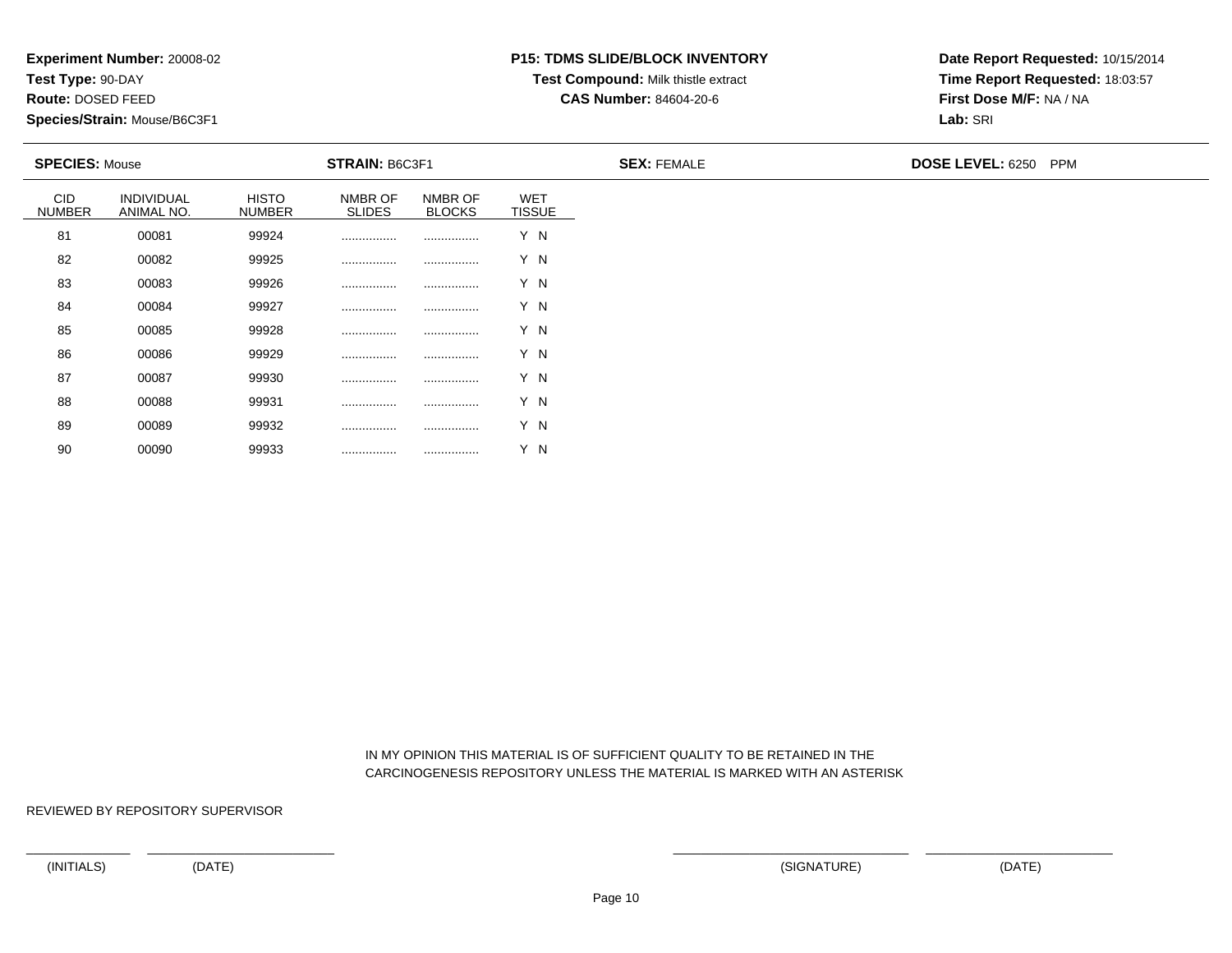**Test Type:** 90-DAY

**Route:** DOSED FEED

100

**Species/Strain:** Mouse/B6C3F1

# **P15: TDMS SLIDE/BLOCK INVENTORY**

**Test Compound:** Milk thistle extract

**CAS Number:** 84604-20-6

**Date Report Requested:** 10/15/2014**Time Report Requested:** 18:03:57**First Dose M/F:** NA / NA**Lab:** SRI

| <b>SPECIES: Mouse</b>       |                          |                               | <b>STRAIN: B6C3F1</b>    |                          |                             | <b>SEX: FEMALE</b> | DOSE LEVEL: 12500 PPM |
|-----------------------------|--------------------------|-------------------------------|--------------------------|--------------------------|-----------------------------|--------------------|-----------------------|
| <b>CID</b><br><b>NUMBER</b> | INDIVIDUAL<br>ANIMAL NO. | <b>HISTO</b><br><b>NUMBER</b> | NMBR OF<br><b>SLIDES</b> | NMBR OF<br><b>BLOCKS</b> | <b>WET</b><br><b>TISSUE</b> |                    |                       |
| 91                          | 00091                    | 99934                         |                          |                          | Y N                         |                    |                       |
| 92                          | 00092                    | 99935                         |                          |                          | Y N                         |                    |                       |
| 93                          | 00093                    | 99936                         |                          |                          | Y N                         |                    |                       |
| 94                          | 00094                    | 99937                         |                          |                          | Y N                         |                    |                       |
| 95                          | 00095                    | 99938                         |                          |                          | Y N                         |                    |                       |
| 96                          | 00096                    | 99939                         |                          |                          | Y N                         |                    |                       |
| 97                          | 00097                    | 99940                         |                          |                          | Y N                         |                    |                       |
| 98                          | 00098                    | 99941                         |                          | .                        | Y N                         |                    |                       |
| 99                          | 00099                    | 99942                         |                          |                          | Y N                         |                    |                       |

 IN MY OPINION THIS MATERIAL IS OF SUFFICIENT QUALITY TO BE RETAINED IN THECARCINOGENESIS REPOSITORY UNLESS THE MATERIAL IS MARKED WITH AN ASTERISK

REVIEWED BY REPOSITORY SUPERVISOR

<sup>00100</sup> <sup>99943</sup> ................ ................ Y N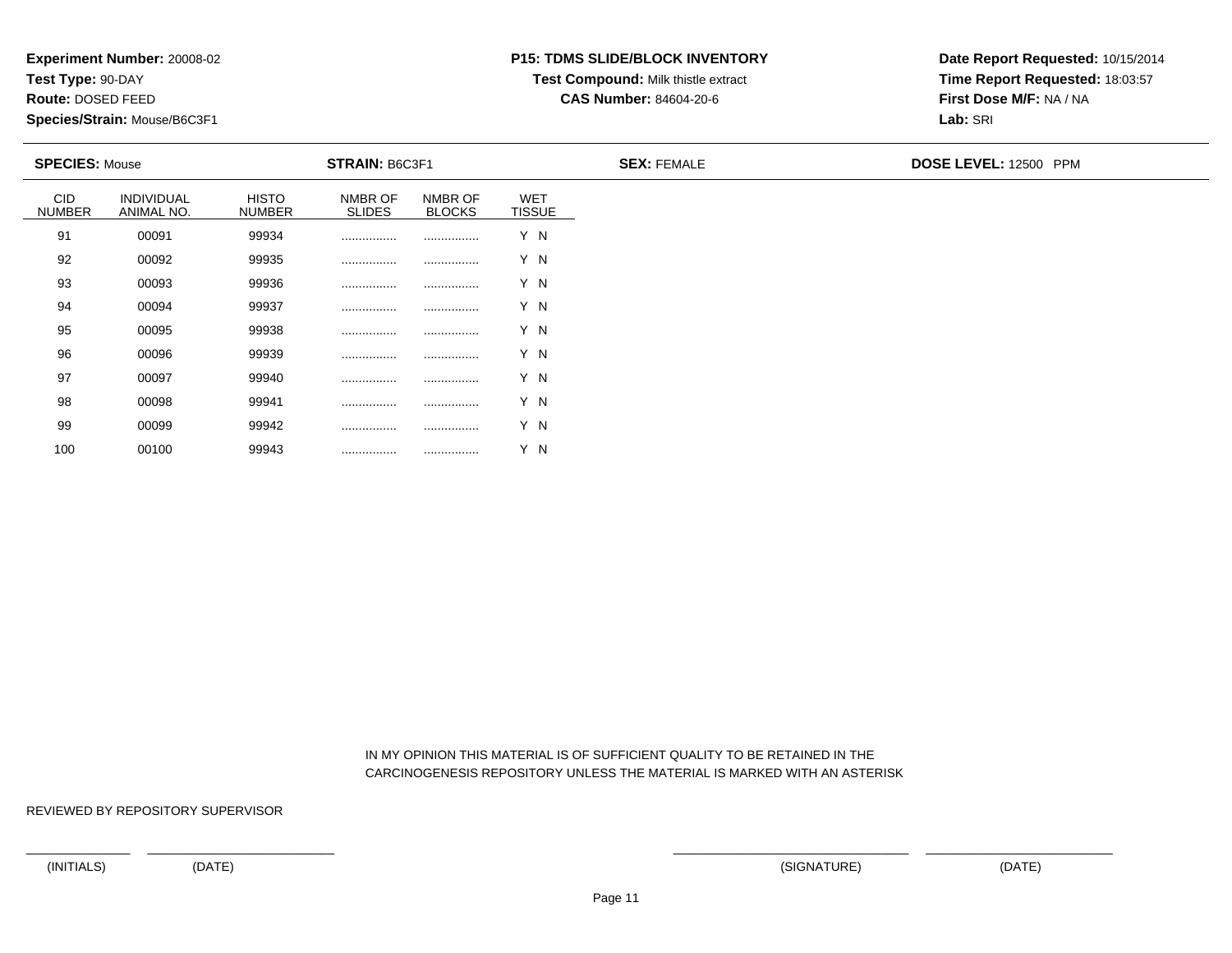**Test Type:** 90-DAY

**Route:** DOSED FEED

110

**Species/Strain:** Mouse/B6C3F1

### **P15: TDMS SLIDE/BLOCK INVENTORY**

**Test Compound:** Milk thistle extract

**CAS Number:** 84604-20-6

**Date Report Requested:** 10/15/2014**Time Report Requested:** 18:03:57**First Dose M/F:** NA / NA**Lab:** SRI

| <b>SPECIES: Mouse</b>       |                                 |                               | STRAIN: B6C3F1           |                          |                             | <b>SEX: FEMALE</b> | DOSE LEVEL: 25000 PPM |
|-----------------------------|---------------------------------|-------------------------------|--------------------------|--------------------------|-----------------------------|--------------------|-----------------------|
| <b>CID</b><br><b>NUMBER</b> | <b>INDIVIDUAL</b><br>ANIMAL NO. | <b>HISTO</b><br><b>NUMBER</b> | NMBR OF<br><b>SLIDES</b> | NMBR OF<br><b>BLOCKS</b> | <b>WET</b><br><b>TISSUE</b> |                    |                       |
| 101                         | 00101                           | 99944                         |                          |                          | Y N                         |                    |                       |
| 102                         | 00102                           | 99945                         |                          |                          | Y N                         |                    |                       |
| 103                         | 00103                           | 99946                         |                          |                          | Y N                         |                    |                       |
| 104                         | 00104                           | 99947                         |                          |                          | Y N                         |                    |                       |
| 105                         | 00105                           | 99948                         |                          |                          | Y N                         |                    |                       |
| 106                         | 00106                           | 99949                         |                          |                          | Y N                         |                    |                       |
| 107                         | 00107                           | 99950                         |                          |                          | Y N                         |                    |                       |
| 108                         | 00108                           | 99951                         | .                        |                          | Y N                         |                    |                       |
| 109                         | 00109                           | 99952                         |                          |                          | Y N                         |                    |                       |

 IN MY OPINION THIS MATERIAL IS OF SUFFICIENT QUALITY TO BE RETAINED IN THECARCINOGENESIS REPOSITORY UNLESS THE MATERIAL IS MARKED WITH AN ASTERISK

REVIEWED BY REPOSITORY SUPERVISOR

<sup>00110</sup> <sup>99953</sup> ................ ................ Y N